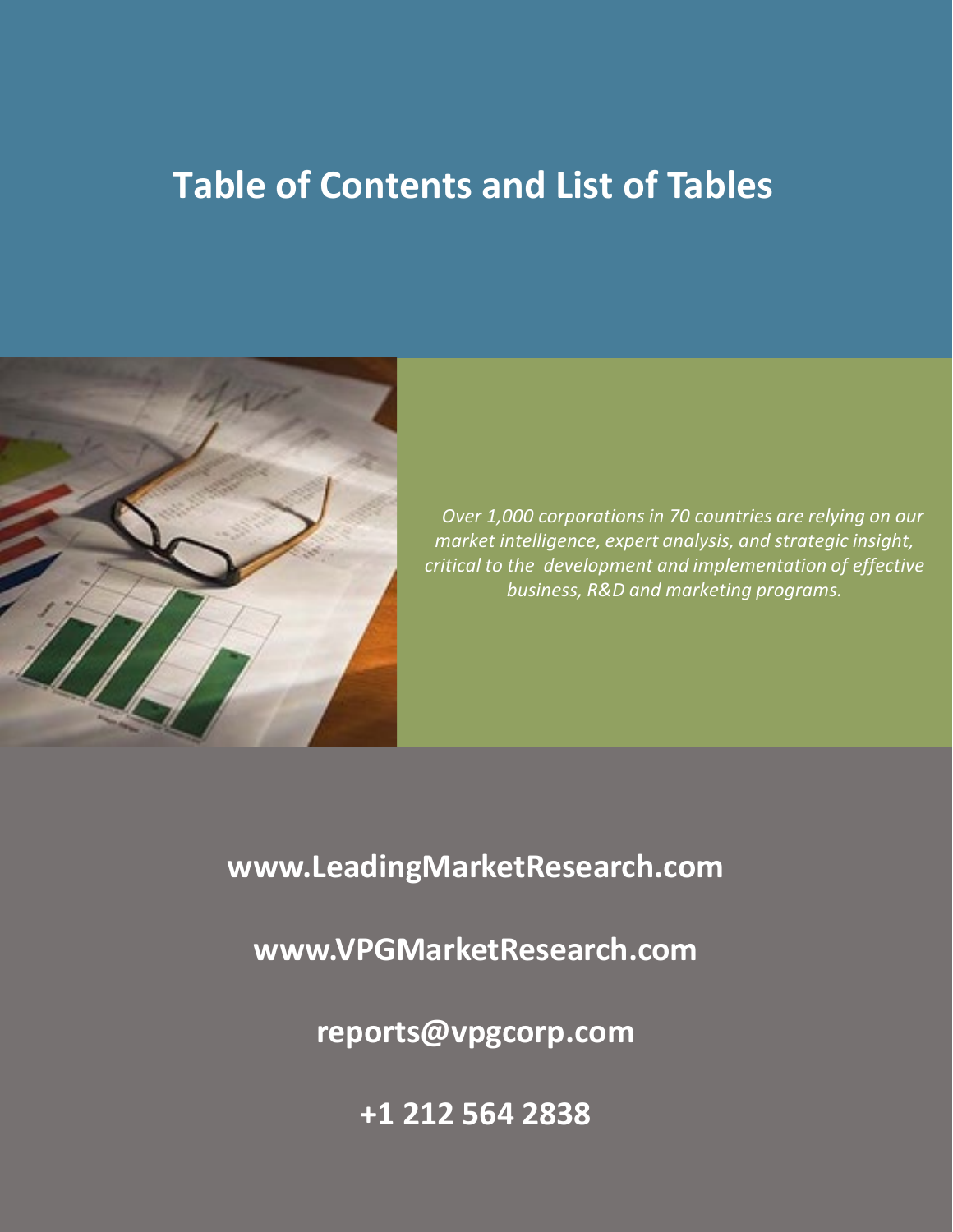# **Table of Contents**

#### **Introduction**

#### **Executive Summary**

#### **Rationale for Testing Decentralization**

- 1. Overview
- 2. Regulatory Trends
- 3. Economic Trends
- 4. Demographic Trends
- 5. Technological Trends
- 6. Social Trends
- 7. Quality of Care
- 8. Defensive Medicine
- 9. Quality Control Issues

#### **Worldwide Market and Technology Overview**

- 1. Introduction
- 2. Activated Partial Thromboplastin Time (APTT)
- 3. Prothrombin Time (PT)

#### **Instrumentation**: **Coagulation Analyzers Manufactured by**:

- Behnk Elektronik
- Bio/Data
- Cardiovascular Diagnostics
- Diagnostica Stago
- Helena Laboratories
- Instrumentation Laboratory
- ITC Hemochron
- Roche
- Siemens
- Sysmex
- Teco Medical Instruments
- Trinity Biotech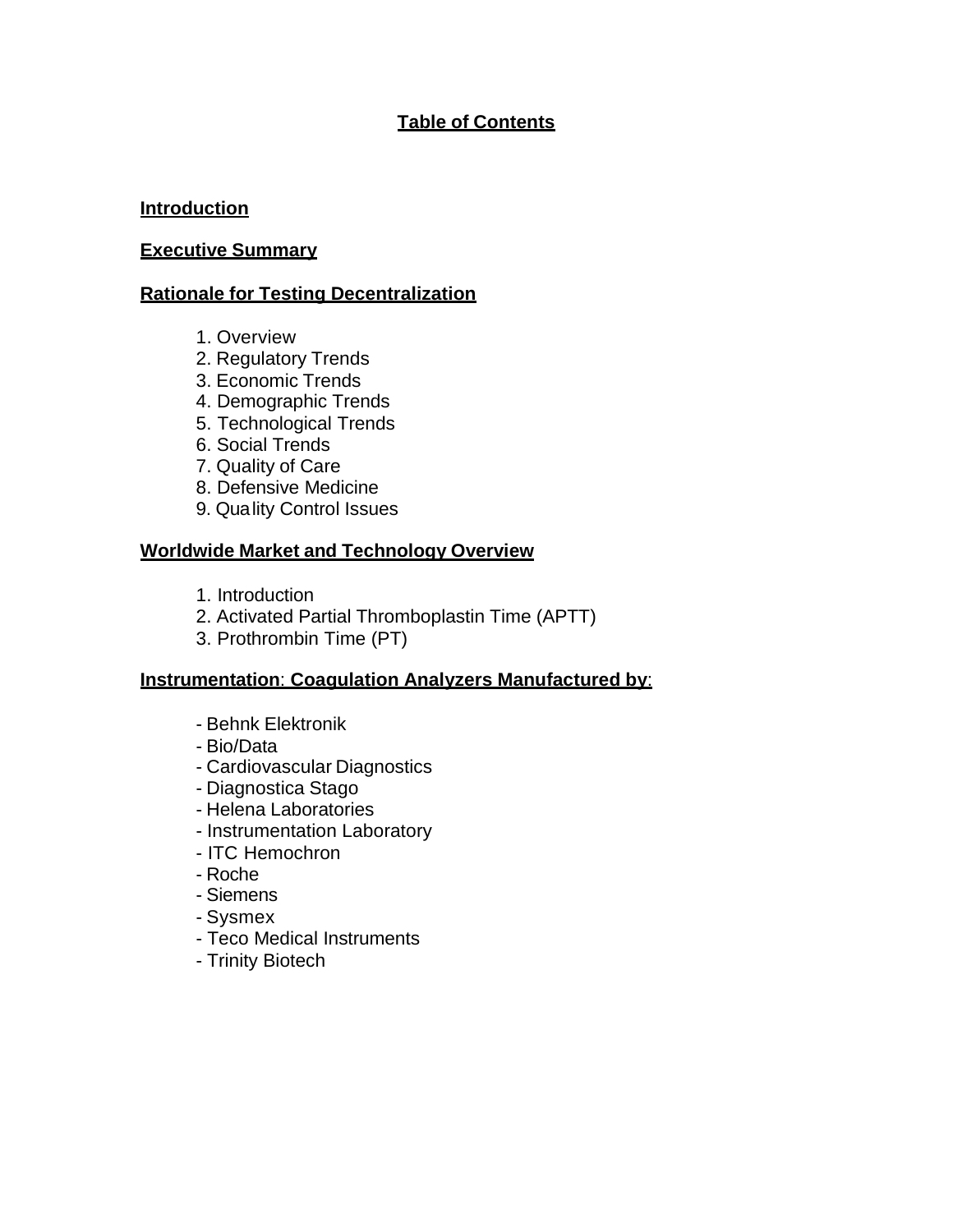#### **Current and Emerging Technologies**

- 1. Monoclonal Antibodies
- 2. Immunoassays
	- a. Technological Principle
	- b. Enzyme Immunoassays (EIA) **Overview** ELISA Dot Immunobinding Assays Capillary Immunoassays Particle-Membrane Capture Immunoassay
		- Enzyme Amplification
	- c. Fluorescent Immunoassays Fluorescent Polarization Time-Resolved Pulse Fluorescence
	- d. Luminescence Chemiluminescence **Bioluminescence**
	- e. Latex Agglutination
	- f. Immunoprecipitation
- 3. Dry Chemistry
- 4. Biosensors
- 5. IT and Automation
- 6. Molecular Diagnostics
	- a. Technology Overview
	- b. Amplification Methods Polymerase Chain Reaction Ligase Chain Reaction Branched DNA Q-Beta Replicase Strand Displacement Activation Self-Sustained Sequence Replicase

# **U.S.A.**

- A. Market Overview
	- 1. Business Environment
		- a. Health Care Expenditures
		- b. Cost Consciousness
		- c. Reimbursement
		- d. Industry Consolidation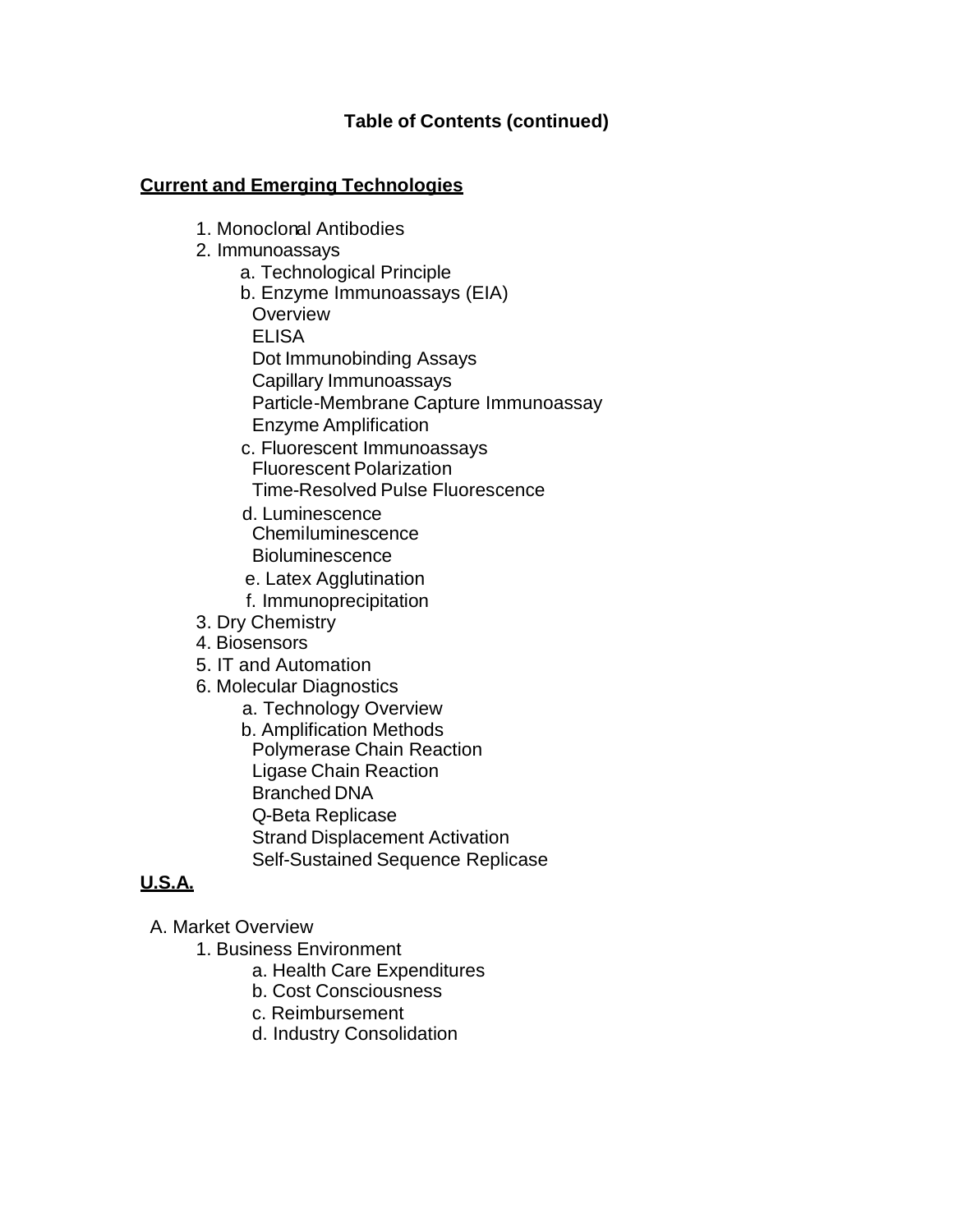e. Managed Care

PPO

HMO

f. Hospitals

g. Admissions

h. Length of Stay

- i. Industry Diversification
- j. Physician Demographics
- k. Aging Population

More Chronic Illness

Disease Incidence

Susceptibility to latrogenesis

- Multiple Illnesses Cases l.
- Laboratory Regulations
- 2. Market Structure
	- a. Hospitals
	- b. Commercial/Private Laboratories

# B. Physician Offices/Group Practices

- 1. Market Summary
- 2. Market Structure
- 3. Test Volume and Sales Forecasts
- C. Ancillary Hospital Locations
	- 1. Introduction
		- a. Emergency Departments
		- b. Operating Suites
		- c. Intensive Care Units
	- 2. Emergency Departments
		- a. Market Summary
		- b. Test volume and Sales Forecasts
	- 3. Operating and Recovery Suites
		- a. Market Summary
		- b. Test Volume and Sales Forecasts
	- 4. ICUs/CCUs
		- a. Market Summary
		- b. Test Volume and Sales Forecasts
- D. Cancer Clinics
	- 1. Introduction
	- 2. Market Summary
	- 3. Test Volume and Sales Forecasts
- E. Ambulatory Care Centers
	- 1. Introduction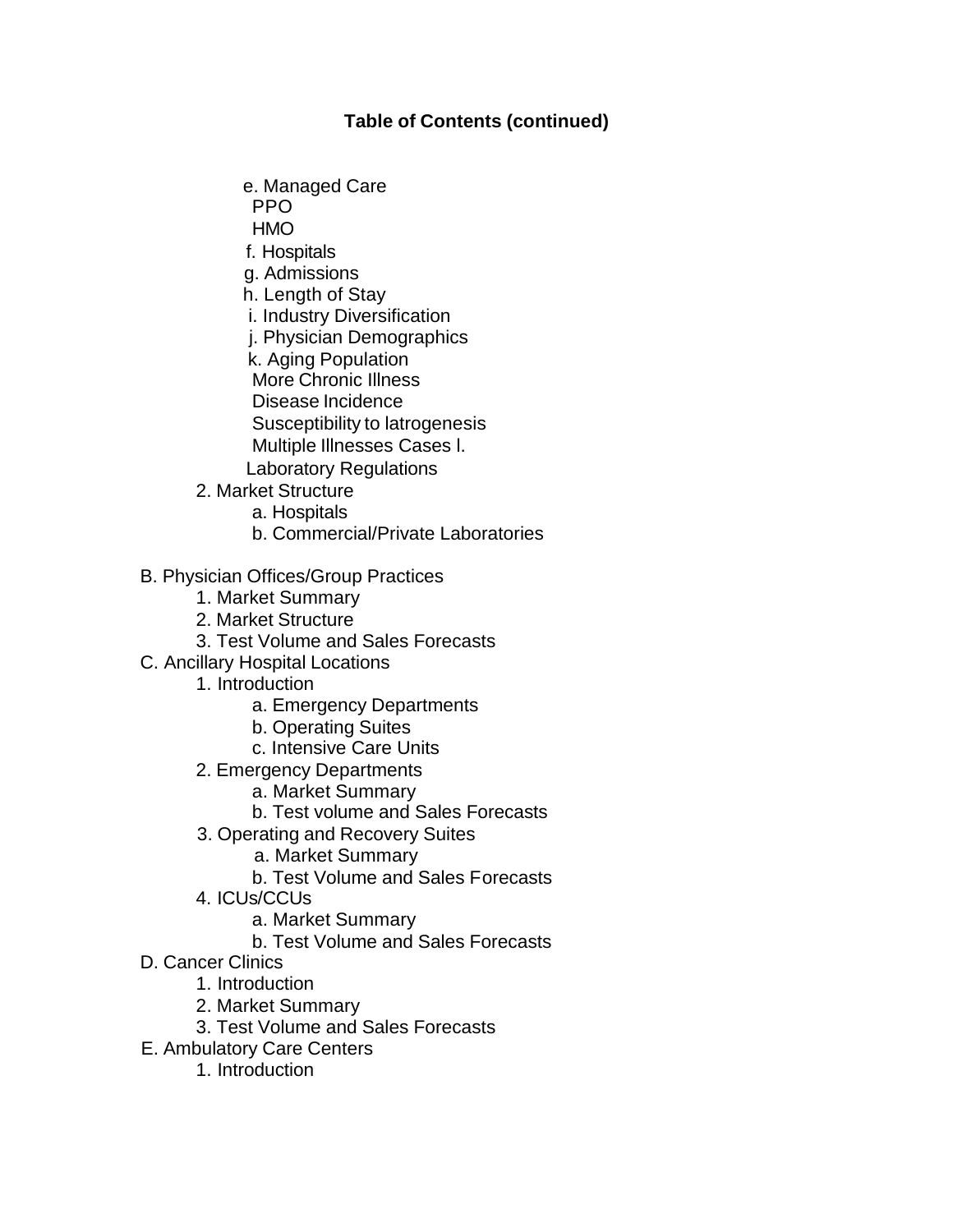- 2. Market Summary
- 3. Market Structure
- 4. Test Volume and Sales Forecasts
- F. Surgery Centers
	- 1. Introduction
	- 2. Market Summary
	- 3. Market Structure
	- 4. Test Volume and Sales Forecasts
- G. Nursing Homes
	- 1. Introduction
	- 2. Market Summary
	- 3. Market Structure
	- 4. Test Volume and Sales Forecasts
- H. Birth Centers
	- 1. Introduction
	- 2. Market Summary
	- 3. Market Structure
	- 4. Test Volume and Sales Forecasts

I. Major Suppliers' Instrument Placements, Installed Base, Consumables Sales and Market Shares

## **Major Product Development Opportunities**

- A. Routine and Special Chemistry
- B. Microbiology/Infectious Diseases
- C. Hematology and Flow Cytometry
- D. Coagulation

# **Design Criteria for Decentralized Testing Products**

# **Alternative Market Penetration Strategies**

- A. Internal Development
- B. Collaborative Arrangements
- C. University Contracts
- D. Distribution Strategies for Decentralized

# Testing Markets

- 1. Marketing Approaches
- 2. Product complexity
- 3. Customer Preference
- 4. Established Suppliers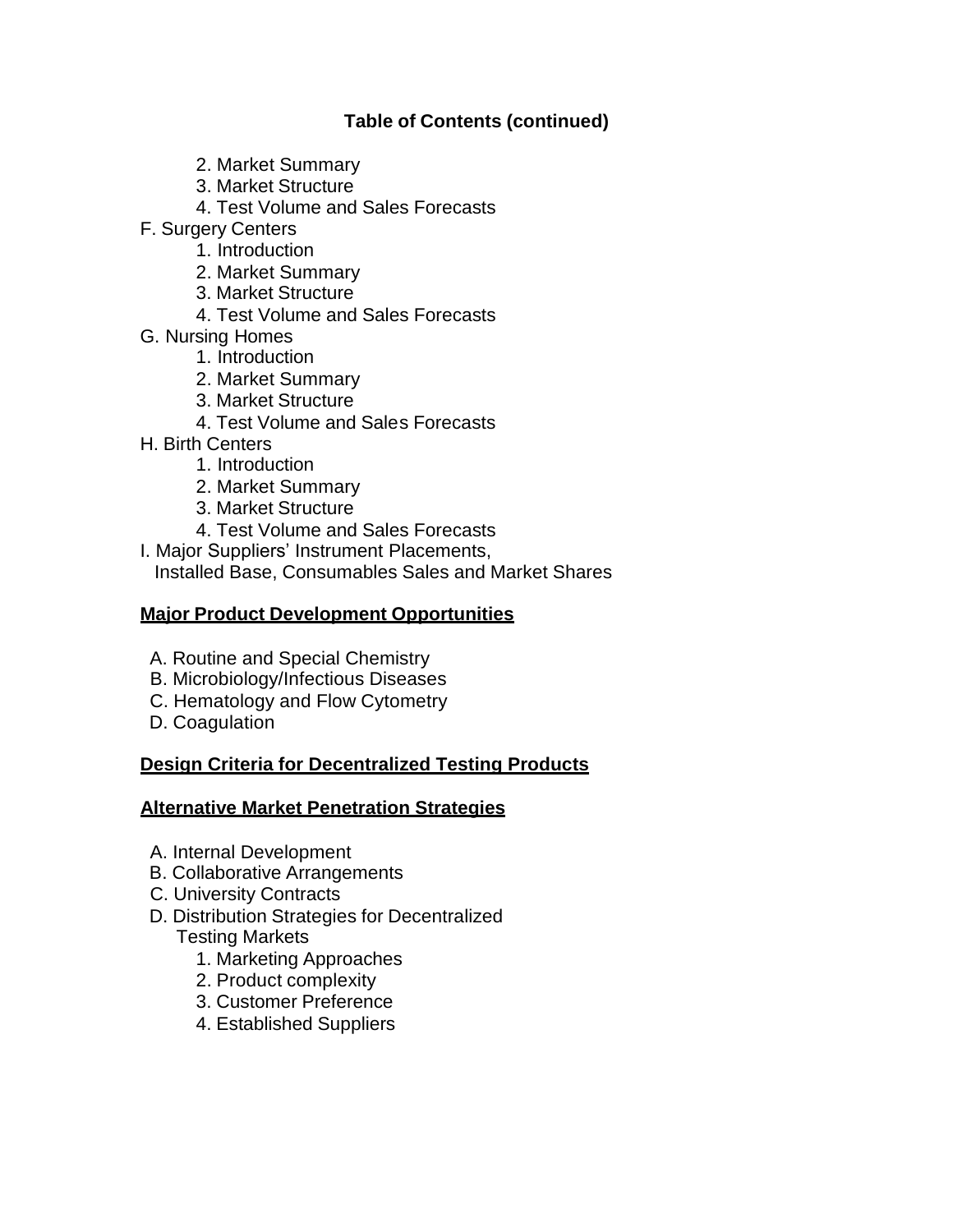- 5. Emerging Suppliers
- 6. Major Types of Distributors
- 7. Market Segmentation

## **Potential Market Entry Barriers and Risks**

- A. Market Maturity
- B. Cost Containment
- C. Competition
- D. Technological Edge and Limitations
- E. Patent Protection
- F. Regulatory Constraints
- G. Decentralized Testing Market Challenges

## **Company Profile**

- Abbott
- Accriva
- Agilent Technologies
- Axis-Shield
- Beckman Coulter/Danaher
- Becton Dickinson
- Bio/Data
- bioMerieux
- Bio-Rad
- Cepheid
- Chrono-Log
- Corgenix
- Decode Genetics
- Diagnostica Stago
- Diamedix
- Diasorin
- Eiken Chemical
- EKF Diagnostics
- Fujirebio
- Grifols
- Helena Laboratories
- Hologic
- Horiba
- Instrumentation Laboratory
- Kyowa Medex
- Leica Biosystems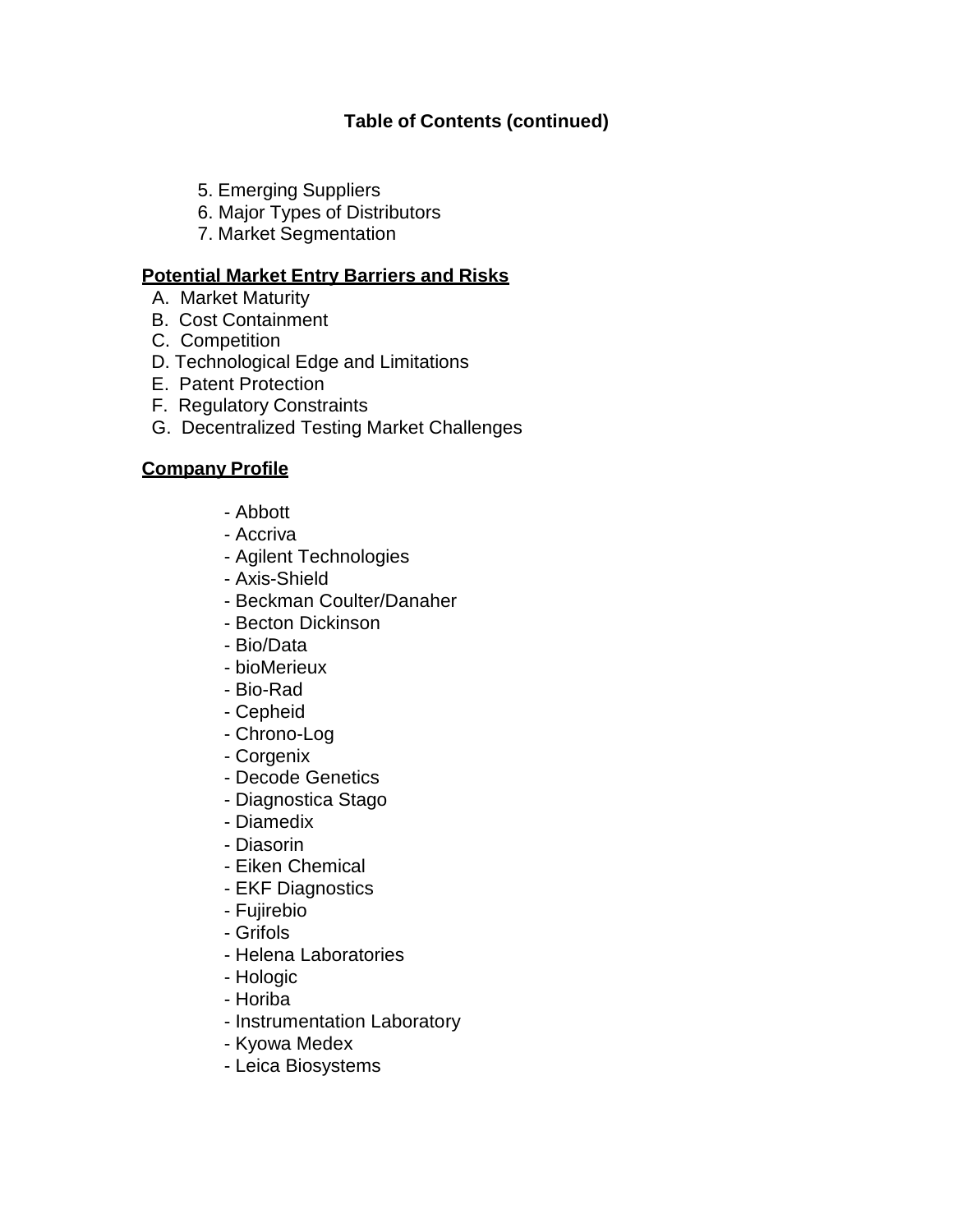- Lonza
- Nihon Kohden
- Ortho-Clinical Diagnostics
- Polymedco
- Qiagen
- Roche
- SDIX
- Sekisui Diagnostics
- Sequenom
- Siemens Healthineers
- Sienco
- Sysmex
- Takara Bio
- Thermo Fisher
- Tosoh
- Wako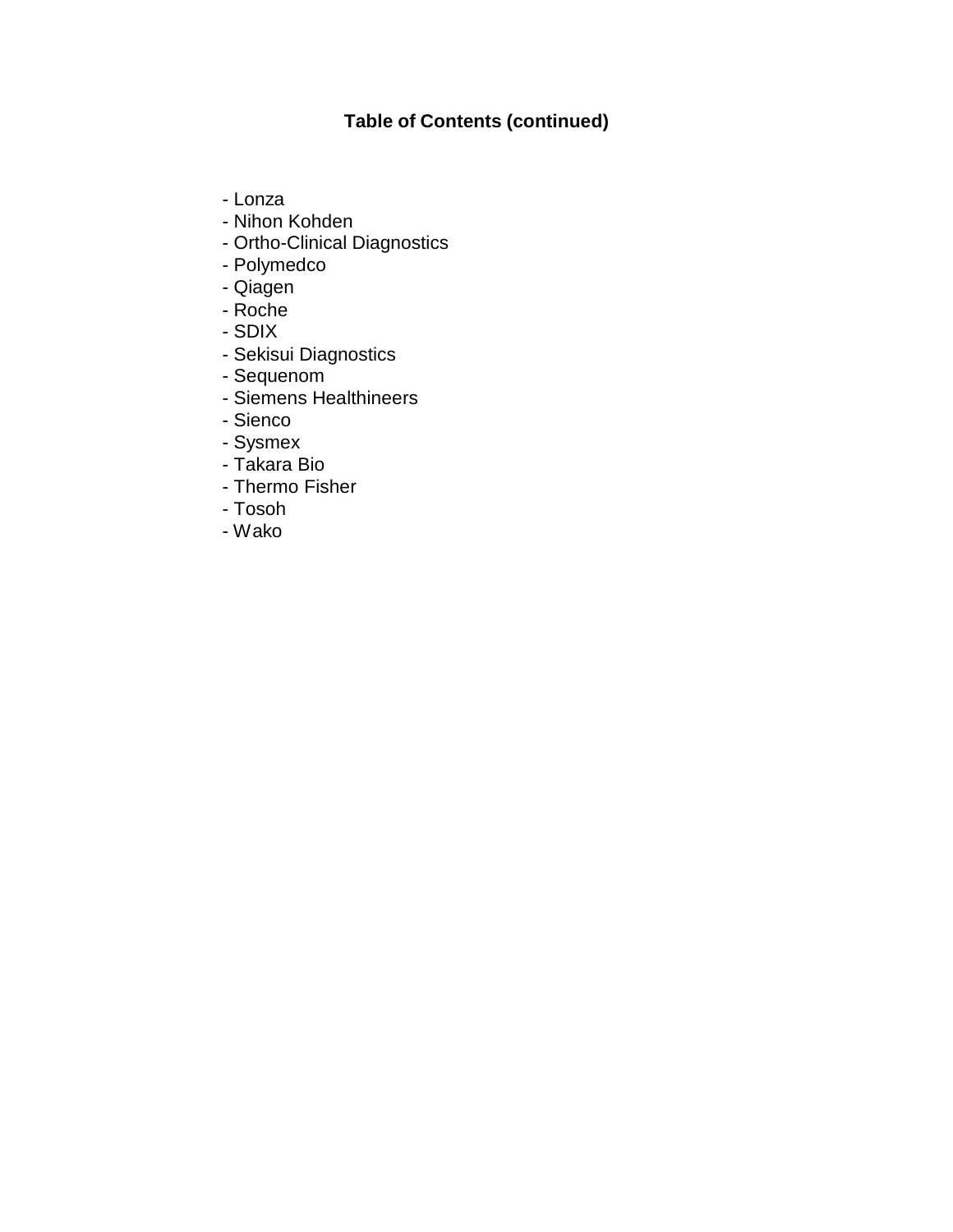#### **List of Tables**

Major Companies Developing or Marketing APTT Tests

Major Companies Developing or Marketing PT Tests

U.S.A., Physician Office/Group Practice Laboratories Forecast by Practice Size

U.S.A., Physician Offices/Group Practices Forecast by Type

U.S.A., Office-Based Physicians Forecast by Practice Type

U.S.A., Physician Offices/Group Practices PT and APTT Test Volume Forecast

U.S.A., Physician Offices/Group Practices Coagulation Reagent and Instrument Sales Forecast

U.S.A., Ancillary Hospital Locations Estimated Number

U.S.A., Ancillary Hospital Locations Annual Utilization

U.S.A., Hospital Emergency Departments PT and APTT Test Volume Forecast

U.S.A., Hospital Emergency Departments Coagulation Reagent and Instrument Sales Forecast

U.S.A., Hospital Operating and Recovery Suites PT and APTT Test Volume Forecast

U.S.A., Hospital Operating and Recovery Suites Coagulation Reagent and Instrument Sales Forecast

U.S.A., Hospital ICUs/CCUs PT and APTT Test Volume Forecast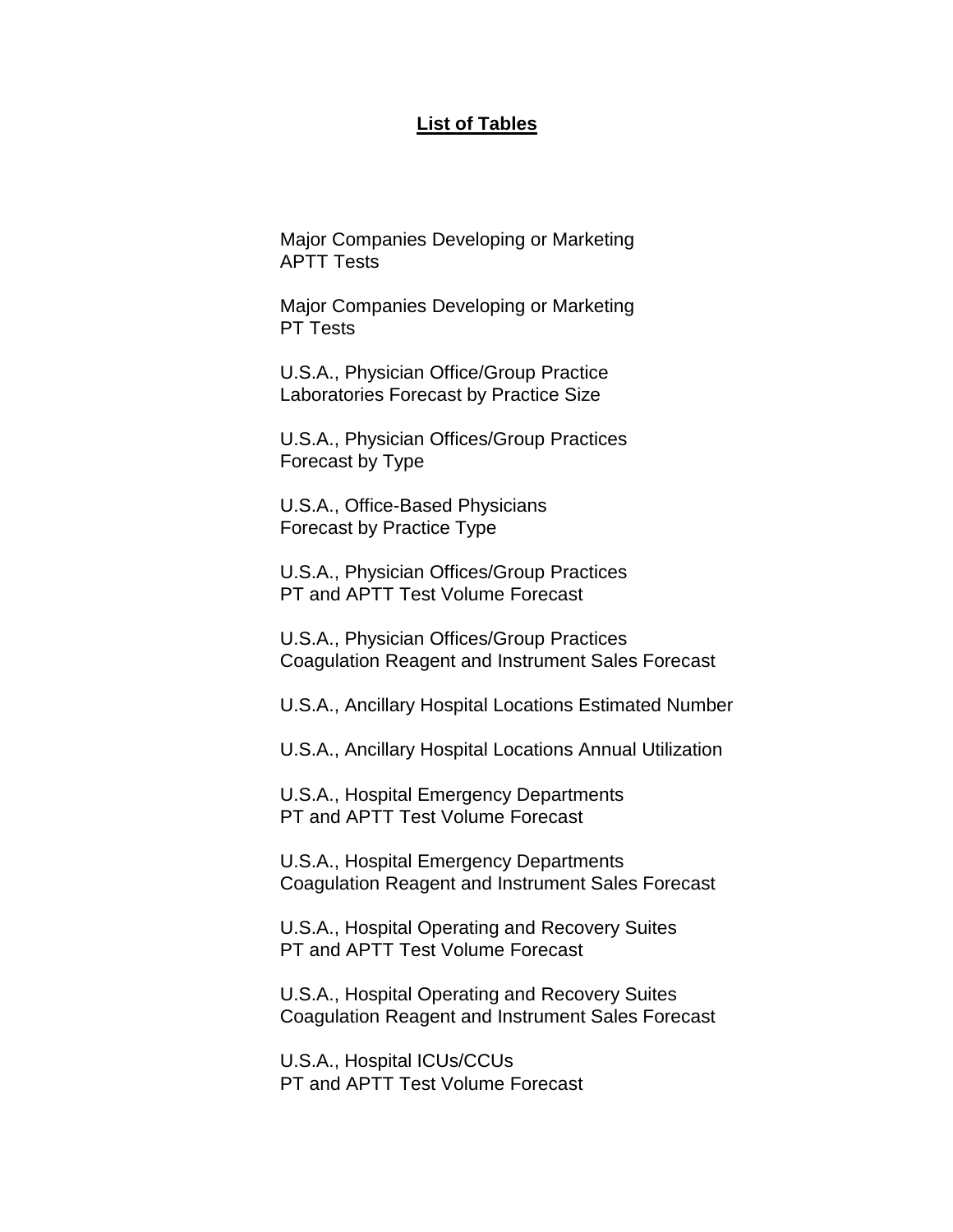#### **List of Tables (continued)**

U.S.A., Hospital ICUs/CCUs Coagulation Reagent and Instrument Sales Forecast

U.S.A., Cancer Clinics Major PT and APTT Test Volume Forecast

U.S.A., Cancer Clinics Coagulation Reagent and Instrument Sales Forecast

U.S.A., Ambulatory Care Centers Estimated Number of Facilities and Patient Visits

U.S.A., Ambulatory Care Centers Most Frequent Diagnoses

U.S.A., Ambulatory Care Centers PT and APTT Test Volume Forecast

U.S.A., Ambulatory Care Centers Coagulation Reagent and Instrument Sales Forecast

U.S.A., Surgery Centers Most Frequently Performed Procedures

U.S.A., Surgery Centers PT and APTT Test Volume Forecast

U.S.A., Surgery Centers Coagulation Reagent and Instrument Sales Forecast

U.S.A., Nursing Homes Estimated Number of Facilities, Beds and Occupancy Rate

U.S.A., Nursing Homes PT and APTT Test Volume Forecast

U.S.A., Nursing Homes Coagulation Reagent and Instrument Sales Forecast